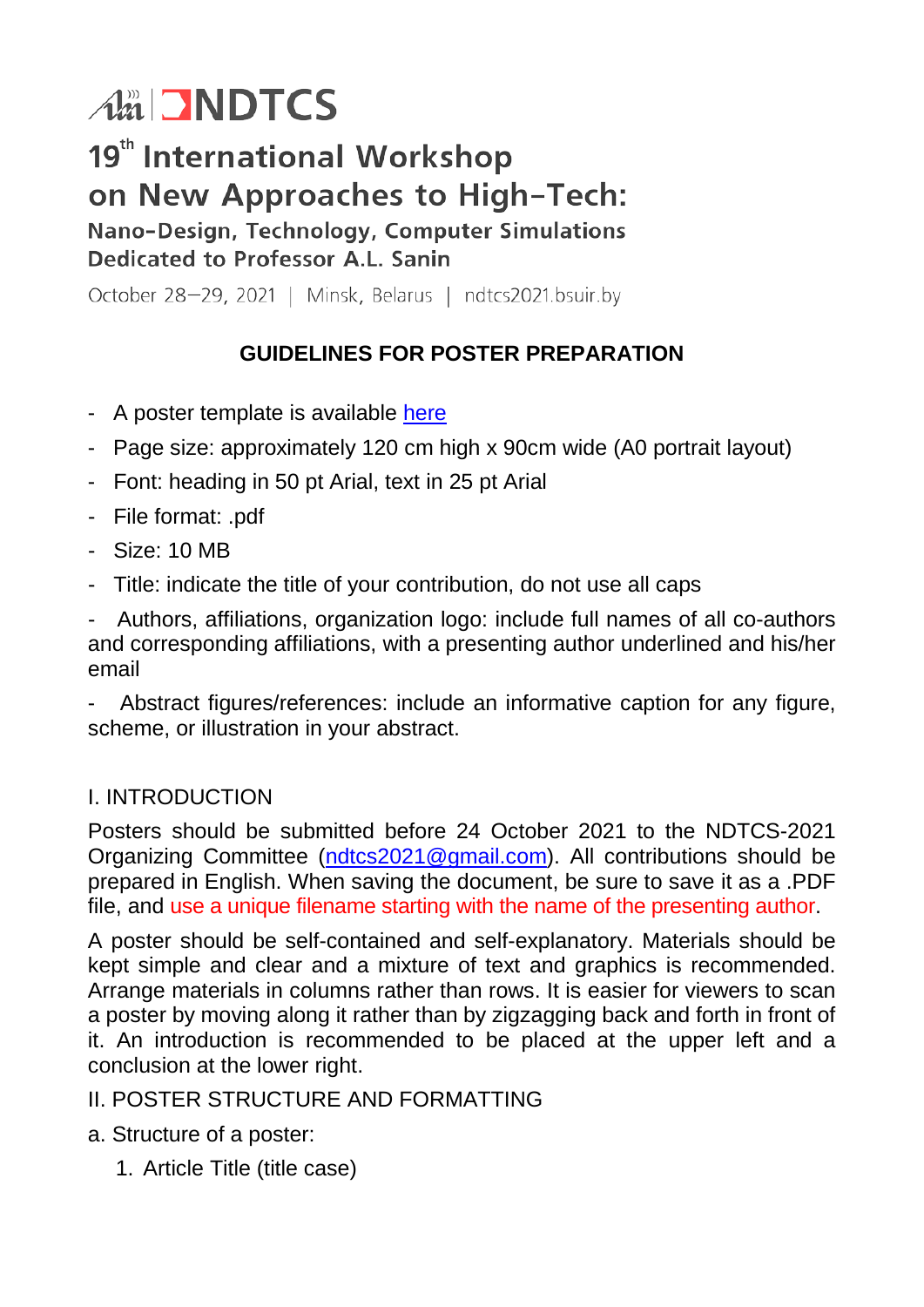- 2. Author(s) full names
- 3. Author(s) affiliations, logo, contact email
- 4. SECTION HEADING (uppercase)
- 5. Subsection heading
- 6. Body text
- 7. Conclusions
- 8. Acknowledgments
- 9. References

#### b. Formatting rules

The page size shall be approximately 120 cm high x 90cm wide (A0 portrait layout). The top & bottom margins shall be set at 2.5 cm, the left & right margins at 2.0 cm. Font: heading in 50 pt Arial, text in 25 pt Arial. A poster shall be 1 page long with figures (Figure 1), diagrams and tables (Table 1).

Please minimize narrative. Numbered or bulleted lists are effective ways to convey a serious of points. Do not set entire paragraphs in uppercase or boldface type. Please use clear, visible graphics and large type. Each figure or table should have a heading. Additional essential information should be provided below in a legend. Photographs should have good contrast, sharp focus and, if necessary, an indication of scale.



Figure 1. Figure caption

| Parameter                 | Value                                  |
|---------------------------|----------------------------------------|
| Page type                 | A0                                     |
| Page top and bottom 25 mm |                                        |
| margins                   |                                        |
| Page left and right 20 mm |                                        |
| margins                   |                                        |
| Font type and size        | Heading: 50 pt Arial, regular;         |
|                           | text: 25 pt Arial, regular             |
| Line spacing              | Single                                 |
| Paragraph style           | Normal (Default, Обычный)              |
|                           | Justified (aligned left and right)     |
| Paragraph margins         | 6 pt space after paragraphs except for |
|                           | lists and tables (no margins inside    |
|                           | lists and tables)                      |

#### Table 1. Abstract formatting rules